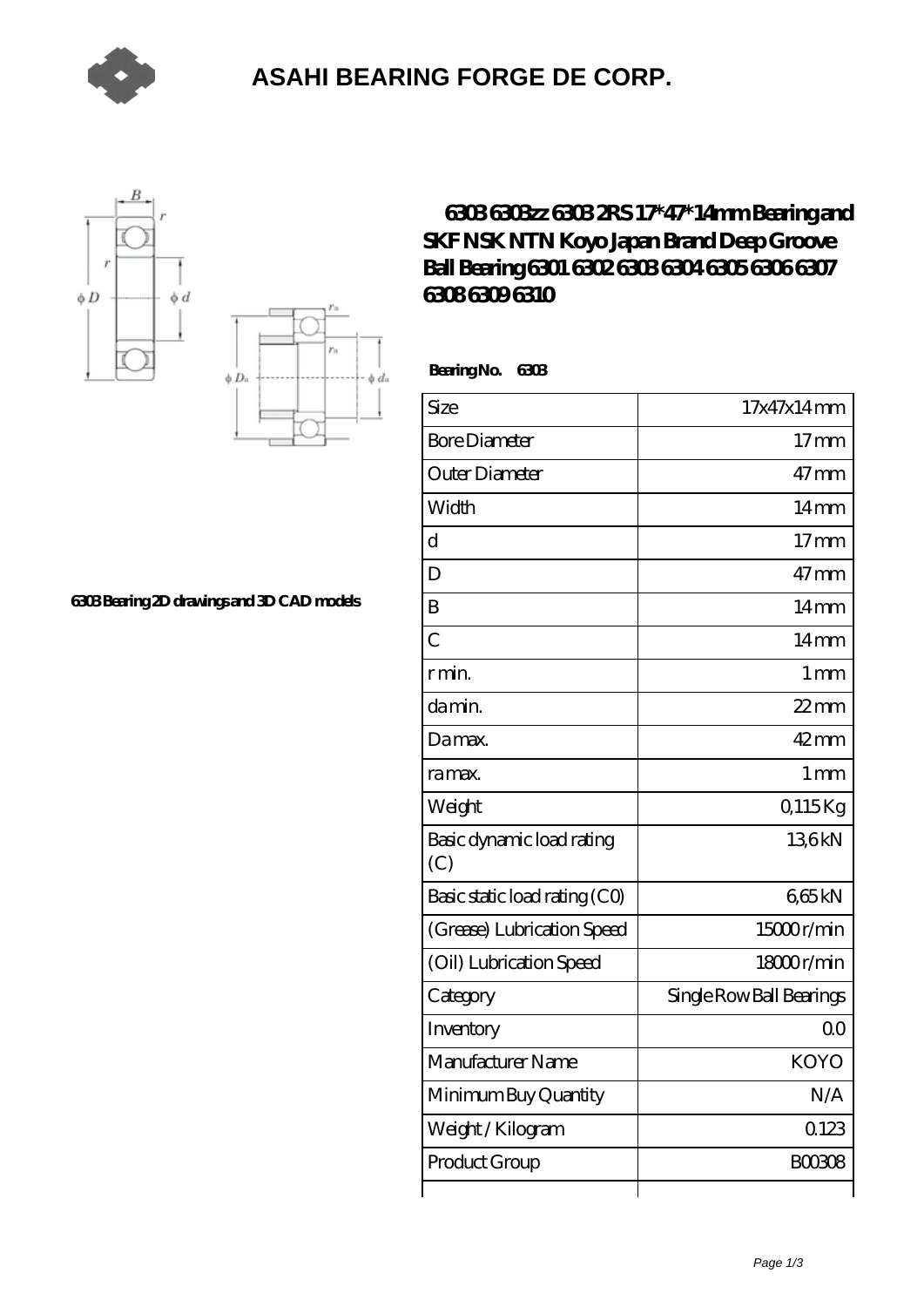

# **[ASAHI BEARING FORGE DE CORP.](https://m.pzhap.com)**

| Enclosure                          | Open                                                                                                                                                                         |
|------------------------------------|------------------------------------------------------------------------------------------------------------------------------------------------------------------------------|
| Precision Class                    | ABEC 1   ISO PO                                                                                                                                                              |
| Maximum Capacity / Filling<br>Slot | No                                                                                                                                                                           |
| Rolling Element                    | <b>Ball Bearing</b>                                                                                                                                                          |
| Snap Ring                          | No                                                                                                                                                                           |
| <b>Internal Special Features</b>   | No                                                                                                                                                                           |
| Cage Material                      | Steel                                                                                                                                                                        |
| Internal Clearance                 | CO-Medium                                                                                                                                                                    |
| Inch - Metric                      | Metric                                                                                                                                                                       |
| Long Description                   | 17MM Bore; 47MM<br>Outside Diameter; 14MM<br>Outer Race Diameter:<br>Open; Ball Bearing; ABEC 1<br>ISO PO, No Filling Slot; No<br>Snap Ring, No Internal<br>Special Features |
| Category                           | Single Row Ball Bearing                                                                                                                                                      |
| <b>UNSPSC</b>                      | 31171504                                                                                                                                                                     |
| Harmonized Tariff Code             | 8482105068                                                                                                                                                                   |
| Noun                               | Bearing                                                                                                                                                                      |
| Keyword String                     | Ball                                                                                                                                                                         |
| Manufacturer URL                   | http://www.koyousa.com                                                                                                                                                       |
| Manufacturer Item Number           | 6303                                                                                                                                                                         |
| Weight/LBS                         | 0272                                                                                                                                                                         |
| Outside Diameter                   | 1.85 Inch   47 Millimeter                                                                                                                                                    |
| Outer Race Width                   | 0.551 Inch   14 Millimeter                                                                                                                                                   |
| Bore                               | 0669Inch   17 Millimeter                                                                                                                                                     |
| Bearing No.                        | 6303                                                                                                                                                                         |
| r(min)                             | 1                                                                                                                                                                            |
| Cr                                 | 17.0                                                                                                                                                                         |
| CQr                                | 665                                                                                                                                                                          |
| Cu                                 | 0550                                                                                                                                                                         |
| fO                                 | 124                                                                                                                                                                          |
|                                    |                                                                                                                                                                              |